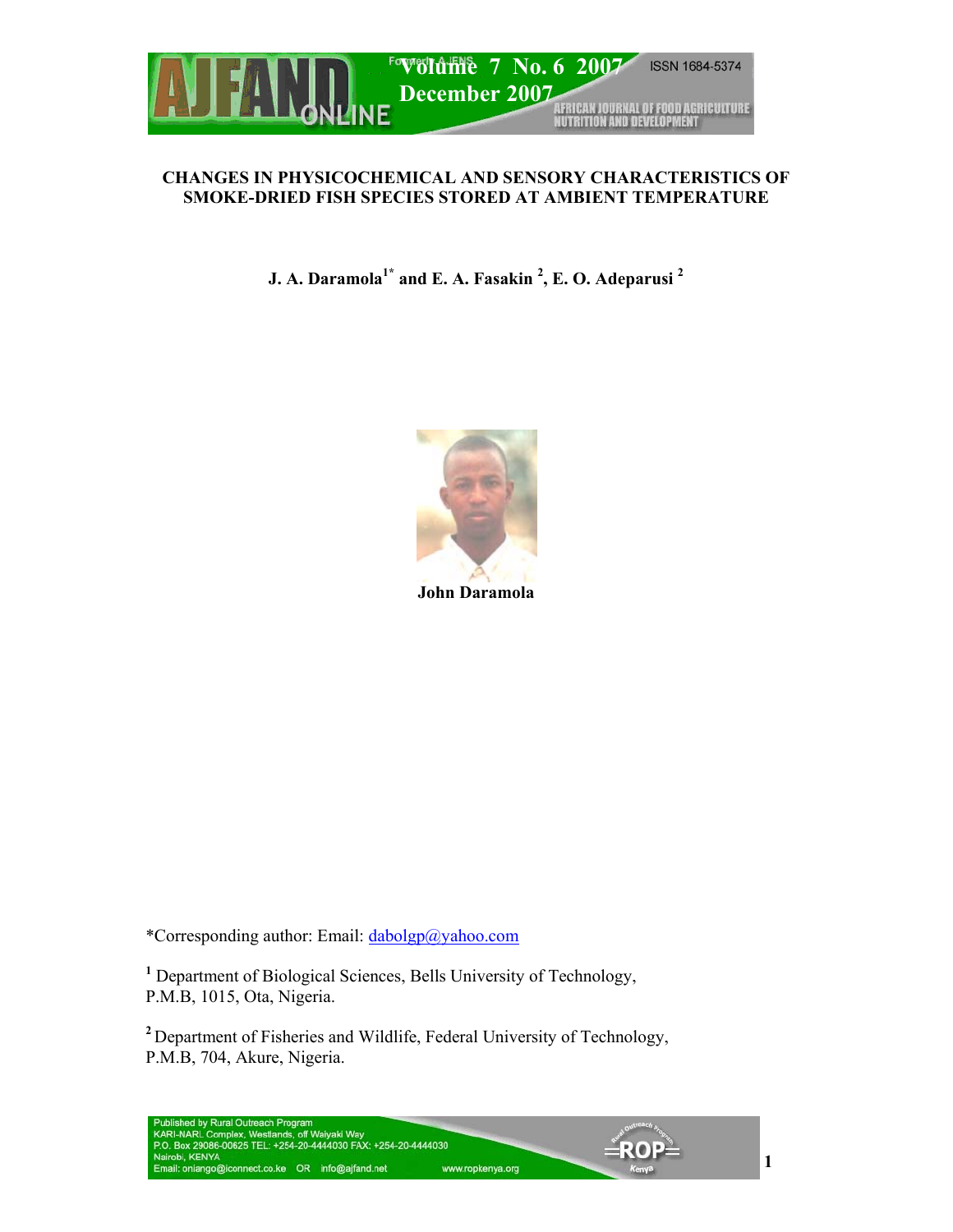

## **ABSTRACT**

This study assessed the comparative changes in the physical and chemical components of five different species of smoked freshwater fish: Bony tongue, *Heterotis niloticus,* African carp, *Labeo coubie,* Snake fish, *Parachanna obscura,* Nile Tilapia, *Oreochromis niloticus* and African mud catfish, *Clarias gariepinus* during storage. The fish were smoke-dried to average moisture content of  $10.41 \pm 0.02\%$  and stored. Fish were packaged in black polythene bags and kept in perforated plastic containers. The fish were left in the plastic baskets for 56 days at ambient temperature  $(25-32^{\circ}C)$ .

Samples of fish were assessed weekly for physical attributes such as colour, fragmentation, odour, taste and texture. Proximate composition was assessed using changes in moisture content, crude protein, lipid and ash content. Biochemical indexes carried out were: Total Volatile Nitrogen (TVN), pH, Peroxide Value (PV) and Free Fatty Acid (FFA) levels. There was a general decline in physical attributes i.e. colour, fragments or cracks, odour, taste and texture of fish during storage. Fluffy woolly mat of moulds were noticed on the *Clarias gariepinus* from the 5th week of storage. There was a significant (P <0.05) colour change in most species as from the 6th week. During this study, the moisture content increased weekly in the five smoked fish species from the initial average of  $10.41 \pm 0.02\%$ . This could be attributed to the difference in the moisture of the smoked fish relative to the surroundings.

*Oreochromis niloticus* and *Heterotis niloticus* had the best taste value. Apart from *Parachanna obscura*, the other fatty species, *C. gariepinus* and *L. coubie* became less firm as the weeks progressed. There were significant changes ( $P \le 0.05$ ) in most of the physical and chemical characteristics except odour from the 6th week (42 days) of storage. There were also significant differences ( $P \le 0.05$ ) between the initial and final values of the proximate and chemical constituents of the different species of fish. The study showed that keeping quality of smoked fish under ambient conditions decreases with increase in length of storage.

**Keywords:** Freshwater fish, hot smoking, storage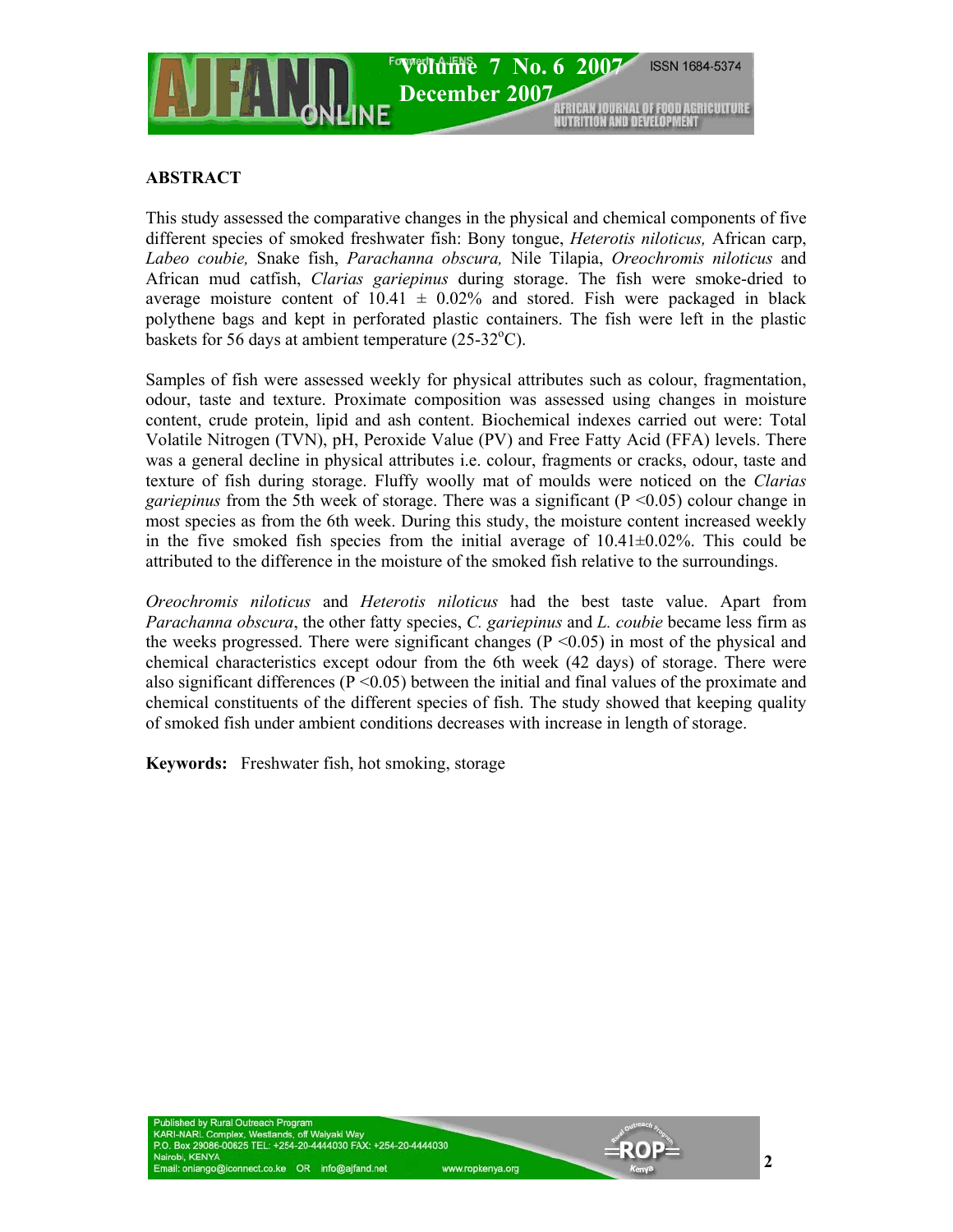

### **INTRODUCTION**

The processing of a fish species inevitably entails a storage period for the finished product prior to marketing and consumption. Since fish are composed of perishable nutrients, storage period should be kept to a minimum with adequate storage conditions provided so as to prevent deteriorative changes occurring through oxidative damage and/or microbial, insect or rodent infestation. The most important environmental factors governing the storage or shelf life of fish are ambient temperature and humidity. These factors dictate the rate at which chemical changes take place. Smoking is one of the traditional fish processing methods aimed at preventing or reducing post-harvest losses.

Post-harvest losses in fish are represented by a net reduction in the amounts of nutrients potentially available to the consumer either by direct physical loss or nutritional loss. These factors have effect on consumer acceptability, commercial value and income of fish farmers/traders [1]. Also, the health implication of consuming spoilt fish cannot be quantified. The short shelf life of dead fish is due to changes in the chemical constituents of fish after death. Smoking enhances flavour and increase utilisation of the fish. Nonetheless, deterioration and spoilage still occur in smoked fish during storage. This study is therefore aimed at assessing the physical and chemical changes in stored smoked fish.

Furthermore, fish is an important protein food in the tropics. In Nigeria, fish constitutes 40% of the animal protein intake of the people [2]. But 40% of the total fish catch in Nigeria are lost annually due to inadequate or poor preservation, processing and handling [3].

The rate of fish spoilage depends on handling during processing, acidity level, species of fish, weather, mode of storage and temperature during transportation [4]. Chemical breakdown of protein, fat and water contents contribute to quick spoilage of fish.

Some preservation techniques currently used in the tropics include chilling, freezing, drying, salting and smoking. However, in Nigeria the most affordable and widely used method of fish preservation is smoking [5]. Meanwhile, the use of smoke from smouldering wood for the preservation of fish dates back to civilization [4]; it is one of the oldest means of preserving foods, especially fish.

### **MATERIALS AND METHODS**

Five live fish species were purchased from the fish market at Akure, Ondo State, Nigeria. The species were *Heterotis niloticu*s (Cuvier, 1829), *Labeo coubie* (Ruppell, 1832), *Parachanna obcura* (Gunther, 1861), *Oreochromis niloticus* (Linne*,* 1758*)* and *Clarias gariepinus (*Burchell, 1822).

The fish were gutted, washed, cut into chunks  $(50 \text{ g})$  and soaked in a 7.5% brine solution  $(75 \text{ g})$ grams Sodium chloride in 1 litre of water), drained and placed on wire guaze. Smoking was done using red-hot charcoal obtained from Gmelina (*Gmelina aborea)* wood. The fish chunks were turned at intervals and smoked to an average moisture content of 10.41±0.02%. The smoked fish samples were kept in covered plastic baskets, under laboratory conditions with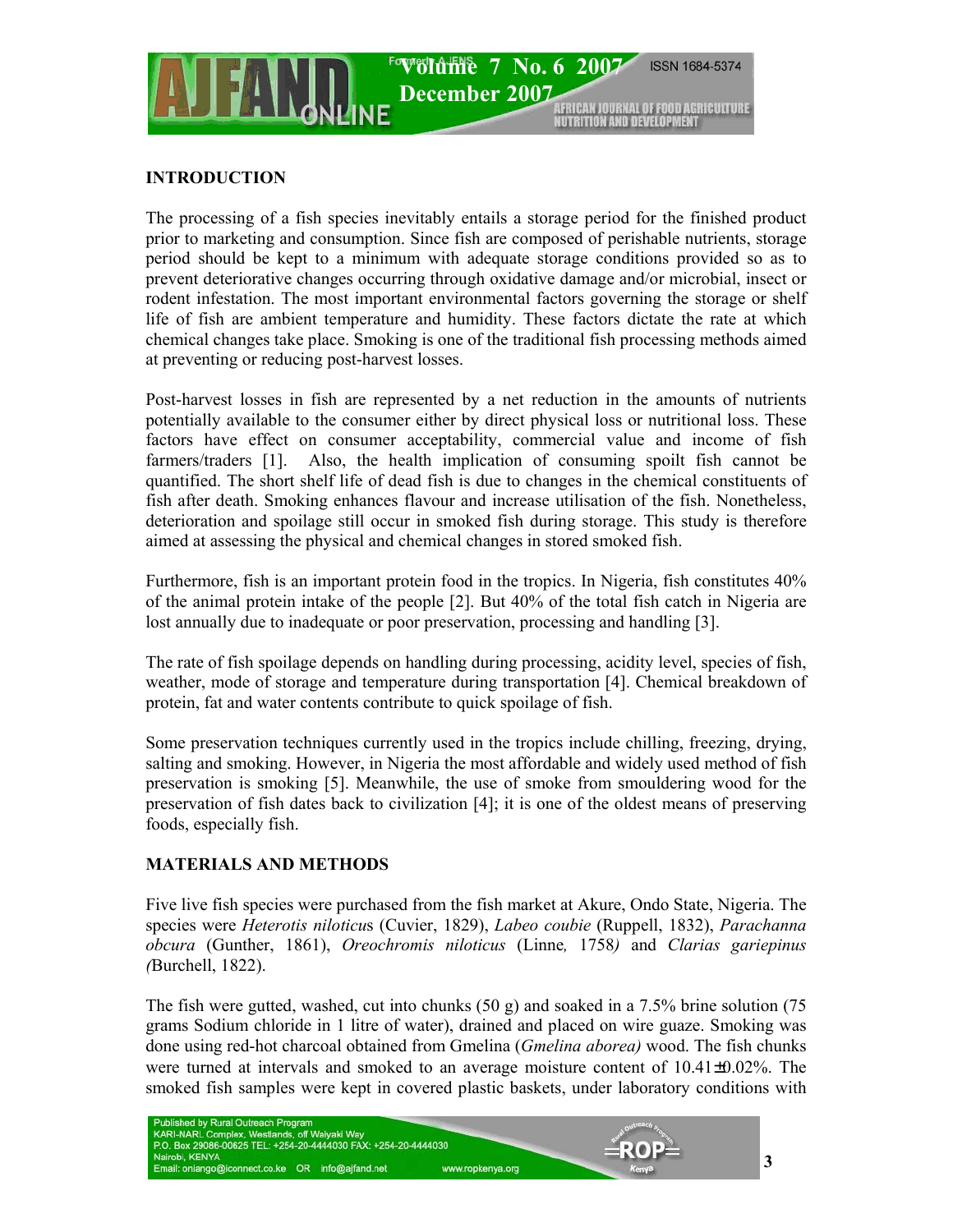

no preservative. Physical and chemical evaluations were carried out at the beginning of the experiment (week 0) and at weekly interval thereafter for 56-day period.

Physical assessment was carried out using a five-man trained panel through a 10-point hedonic scale (grading sheets) to evaluate changes in colour, odour, texture, taste and level of fragmentation. Proximate analysis (moisture, ash, crude protein and fat content) was carried out according to Association of Official Analytical Chemists (A.O.A.C) methods of analysis [6]. Chemical changes in stored fish were assessed using pH, total volatile nitrogen, peroxide value and free fatty acid levels. The pH was determined using Jenway pH meter-3015 model, while Total Volatile Nitrogen (TVN), Peroxide Value (PV) and Free Fatty Acids (FFA) were determined using methods described by Pearson [7]. In each analysis, an average of triplicate trials or values was recorded.

### **Data Analysis**

Analysis of Variance (ANOVA) was carried out on all the physical and chemical parameters measured to test for variability at 5% level of significance. Duncan Multiple Range Test was used to separate means. Statistical Package for Social Science (Version 10.00) was used [8].

### **RESULTS**

### **Chemical analyses**

The results of pH, TVN, PV and FFA analyses are presented in Figures 1-4. The pH values decreased over the weeks and all the species became more acidic.

Total Volatile Nitrogen increased during storage. The Peroxide value which is a primary indicator of oxidation of fat (rancidity) increased weekly ranging from 21.3 to 27.7 ml/Kg at the end of the 56-day storage period.

Lipid loss was inversely proportional to the initial fat content (Table 2). In this study, the percentage FFA for the five fish species at the end of the 56 days of storage ranged between 0.91-1.96%, showing a high level of FFA production.

### **Physical Parameters**

The result of the physical assessment is presented in Table 1. There was a general decline in the physical attributes such as colour, fragmentation, odour, taste and texture of fish during storage. Fluffy woolly mat of moulds was noticed on *Clarias gariepinus* from the 5th week of storage. There was a significant colour change in most species as from the 6th week. *Oreochromis niloticus* and *Heterotis niloticus* had the best taste while *L. coubie* had the poorest. Apart from *Parachanna obscura*, the other fatty species, *C. gariepinus* and *L. coubie*  became less firm as the weeks progressed.

Table 2 shows the mean proximate composition of the five fish species during storage. In this study, crude protein and fat content reduced while the ash and moisture percentage increased

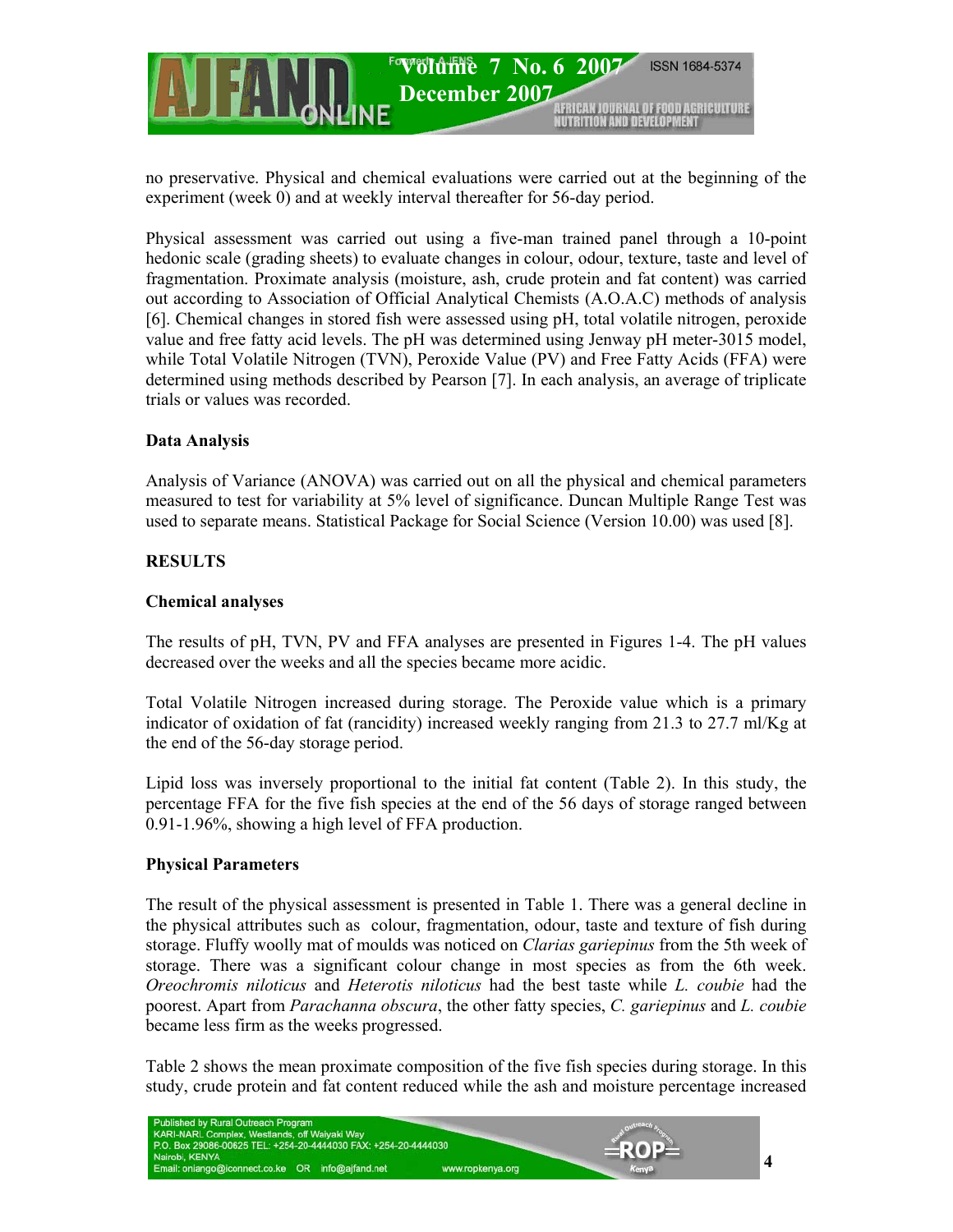

during storage. The moisture content increased weekly in the five smoked fish species from the initial average of 10.41±0.02% to 10.62±0.05%. *Oreochromis niloticus* had the highest final moisture content of 10.62%. This species had the least fragmentation. Highest fragments/cracks were observed in *Heterotis niloticus*. Percentage lipid content was observed to decrease over time while crude protein formed the largest quantity of the dry matter in all the samples.



**Fig.1: Weekly Changes in pH level of the smoked fish species during storage**



**5**

.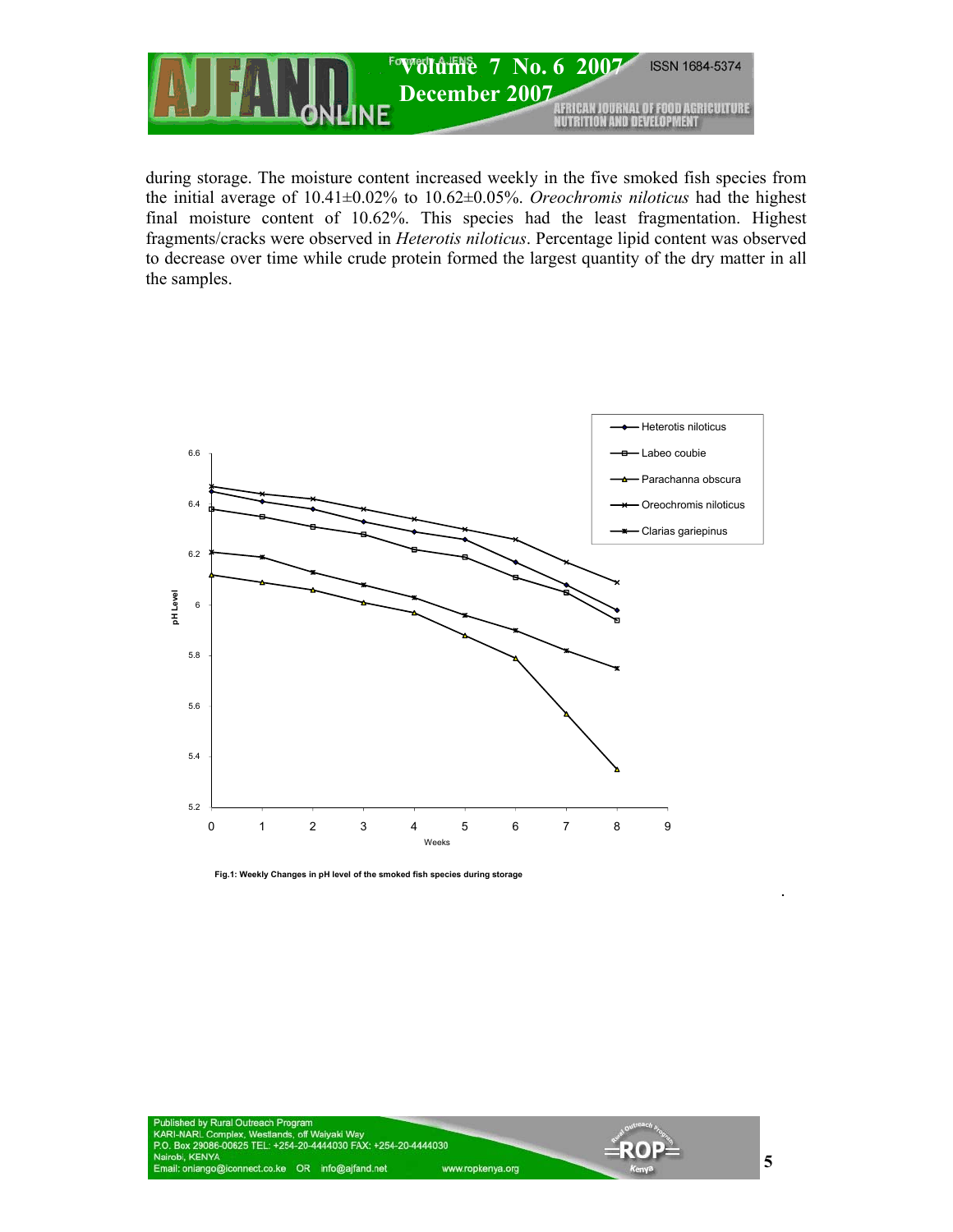# **ISSN 1684-5374** *EVolume* 7 No. 6 2007 **December 2007**



**Fig. 2: Weekly Changes in TVN of the smoked fish species during storage**



-ROI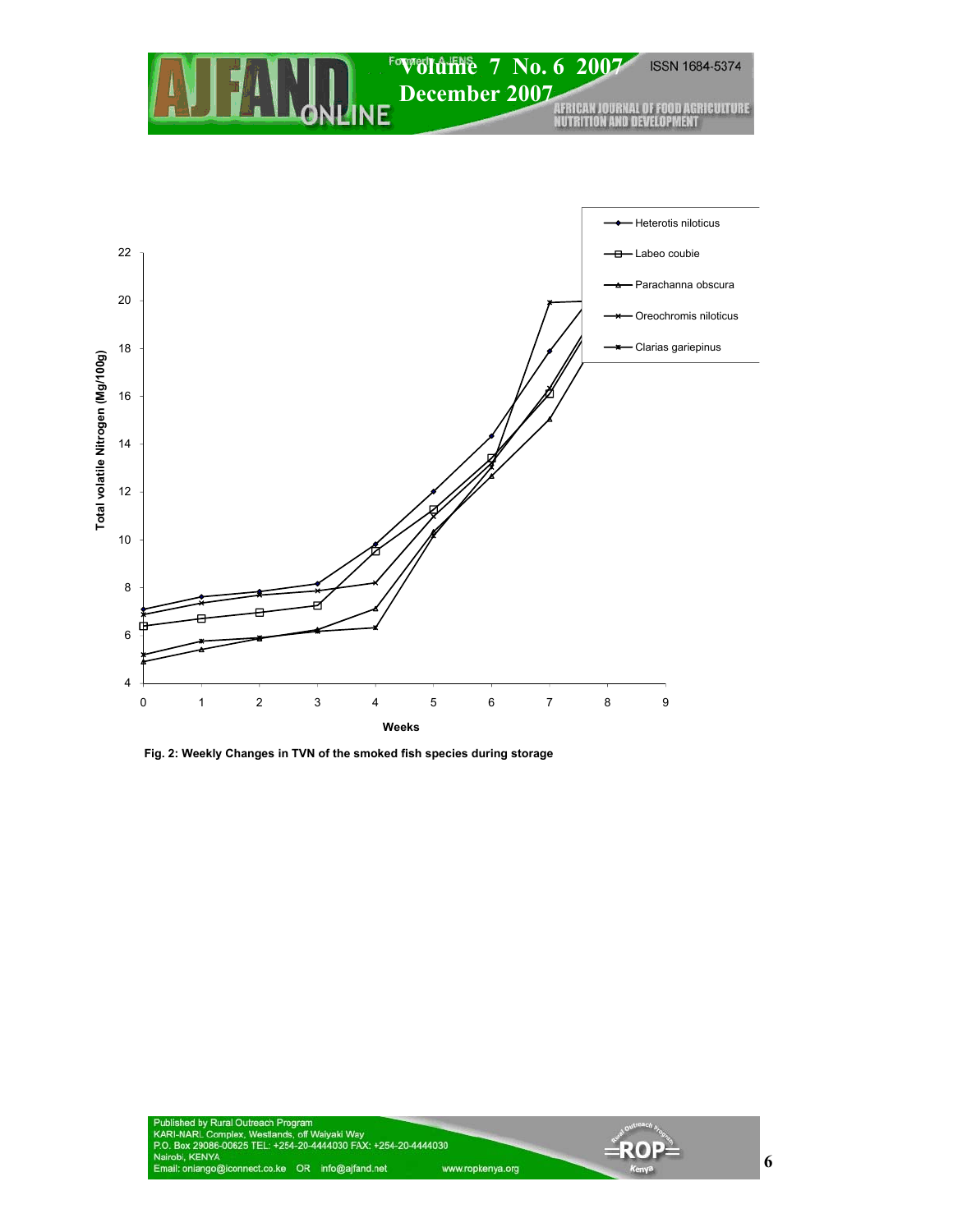

**during storage**

 $=$ ROF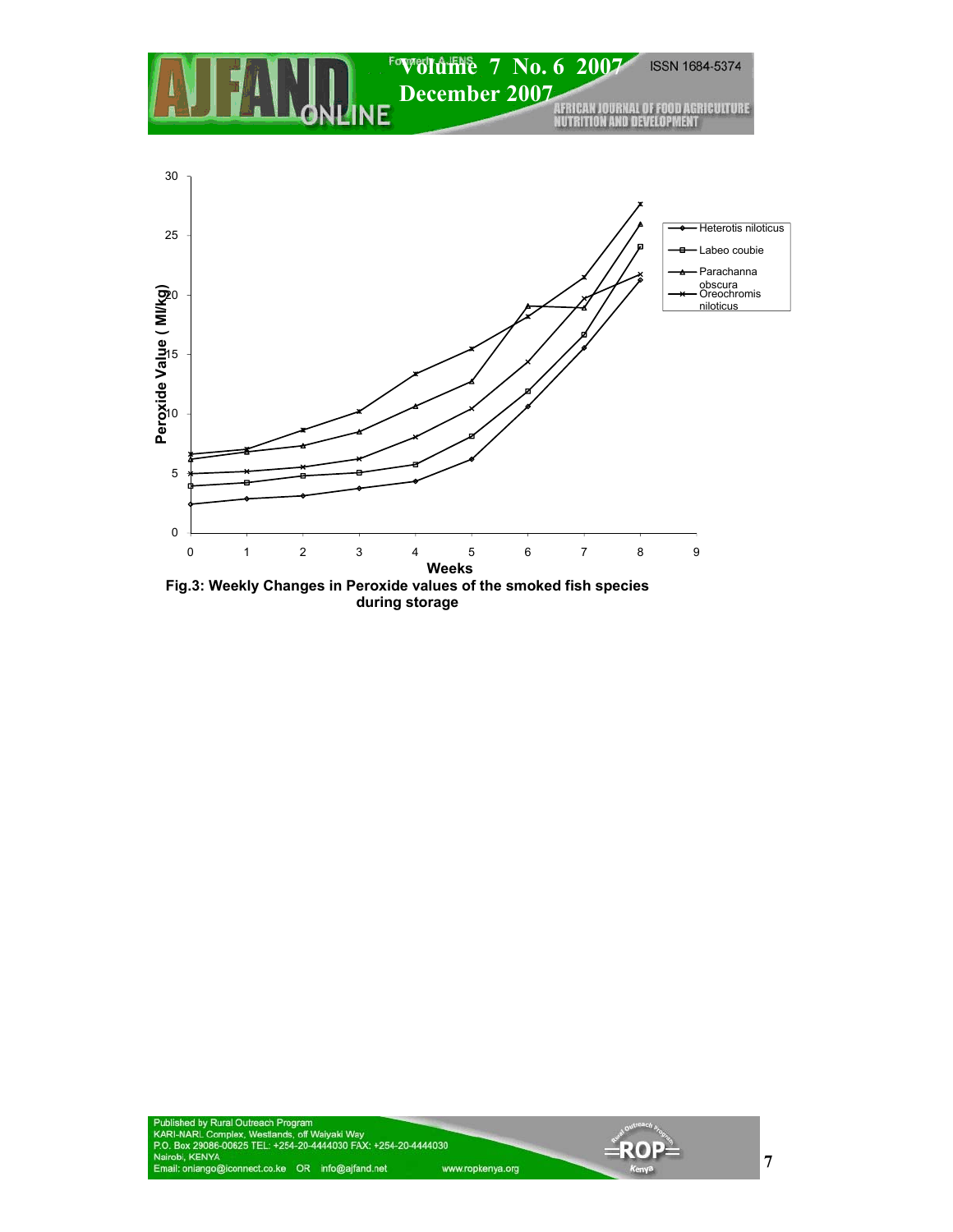### ISSN 1684-5374 *EVolume* 7 No. 6 2007 **December 2007**  H.



-RO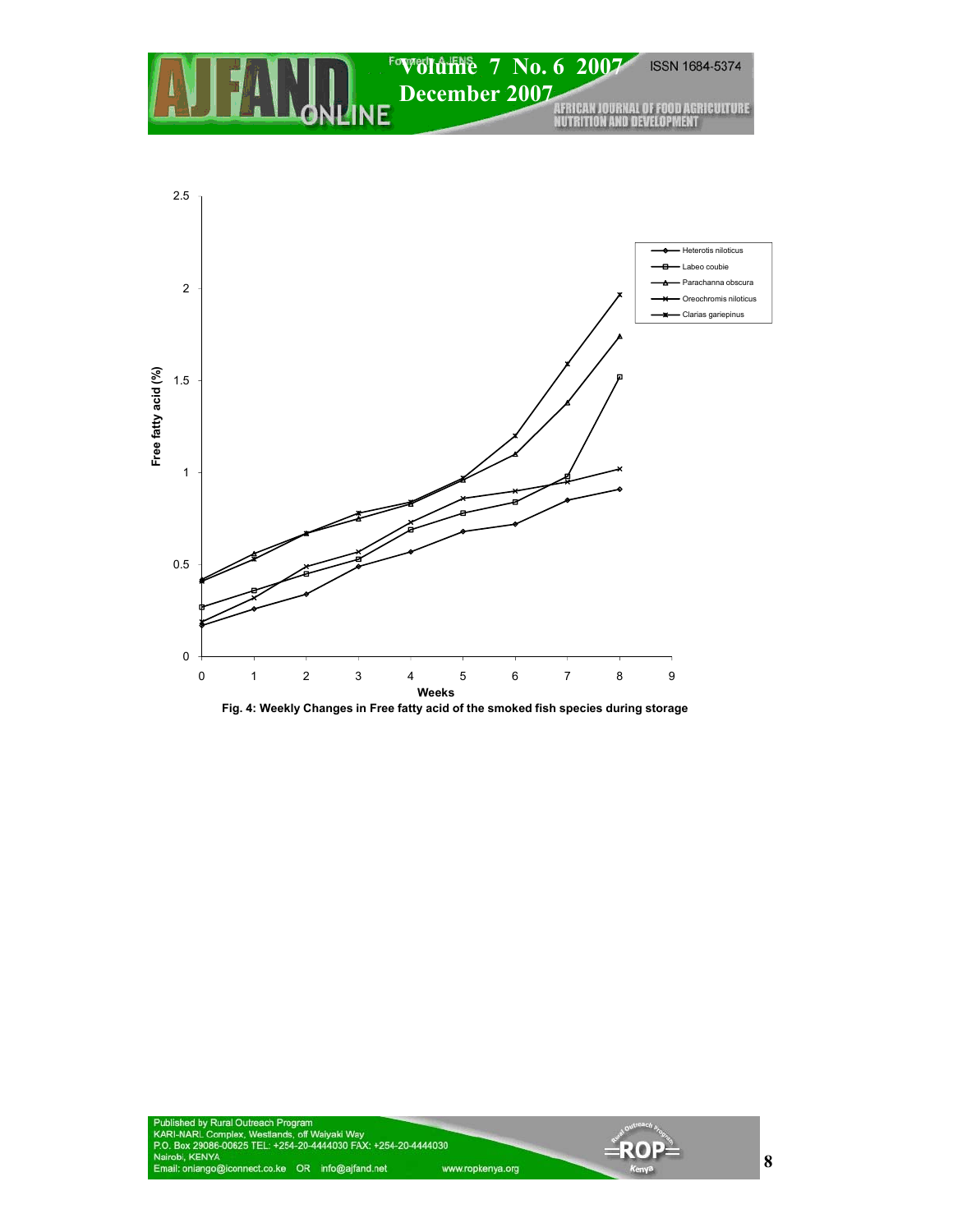

## **DISCUSSION**

The results from the physical assessments corroborated the assertion of Sefa-Dedeh [9] that differences between fish species may be reflected in the quality of the smoked fish. The reduction in the physico-chemical qualities with increasing storage period could be attributed to higher activities of the spoilage agents. Results of research into storage of crustaceans (Oyster and Shrimps) revealed quality loss during storage both at ambient temperature and chilling [10, 11]. After storing the smoked fish for five weeks, attacked by moulds was evidenced in *Clarias gariepinus*, a fatty fish. This is known to have the potential of causing mycotoxin production.

The water activity determines the storage life of fish. Smoking decreases the water activity in fish tissue [12]. If not properly stored the efforts involved in smoking would not yield the expected preservative effect. However, the result of the proximate composition (Table 2) shows increase in the moisture content of the fish on storage. Hence, it may be assumed that the fish species used in this study absorbed moisture during storage. Therefore, storing smoked fish at low initial moisture content  $(\leq 20\%)$ under ambient conditions  $(25^{\circ}$ C) would not be advisable or considered as proper storage. Moisture content of 12% is the level beyond which fish products begin to grow moulds after few days [13]. The final moisture of all the species of fish under study was less than 12%. Furthermore, apart from temperature at the point of storage and storage conditions, the species of fish should also need to be considered. Meanwhile, the different arrangements of fish muscles vis-a-vis free/bound waters and the fat content of fish species could be important factors to storage. Also, the species of fish used or fat content could have been responsible for the presence of moulds.

In the mean proximate composition (Table 2), the crude protein formed the largest quantity of the dry matter in all the fish samples. This is in-line with the report that protein forms the largest quantity of dry matter in fish [14]. There was reduction in the percentage of crude protein of the species during the period of storage. This could be due to gradual degradation of the initial crude protein to more volatile products such as Total Volatile Bases (TVB), Hydrogen sulphide and Ammonia [15]. Changes observed in protein and lipid content during storage may have been due to leaching out of some extractable soluble protein fraction and hydrolysis of some of the lipid fractions [16].

Increase in moisture content could be attributed to the difference in the moisture of the smoked fish relative to the surroundings. Fish at 10-15% moisture content, reportedly had a shelf life of 3-9 months when stored properly [17]. Reduction in lipid content could be attributed to oxidation of poly-unsaturated fatty acids (PUFA) contained in the fish tissue to products such as peroxides, aldehydes ketones and the free fatty acids [18]. However, the rate of fat deterioration was very gradual. Fish oil has been found to be more liable to spoilage than other oils due to their greater number of unsaturated fatty acids as shown by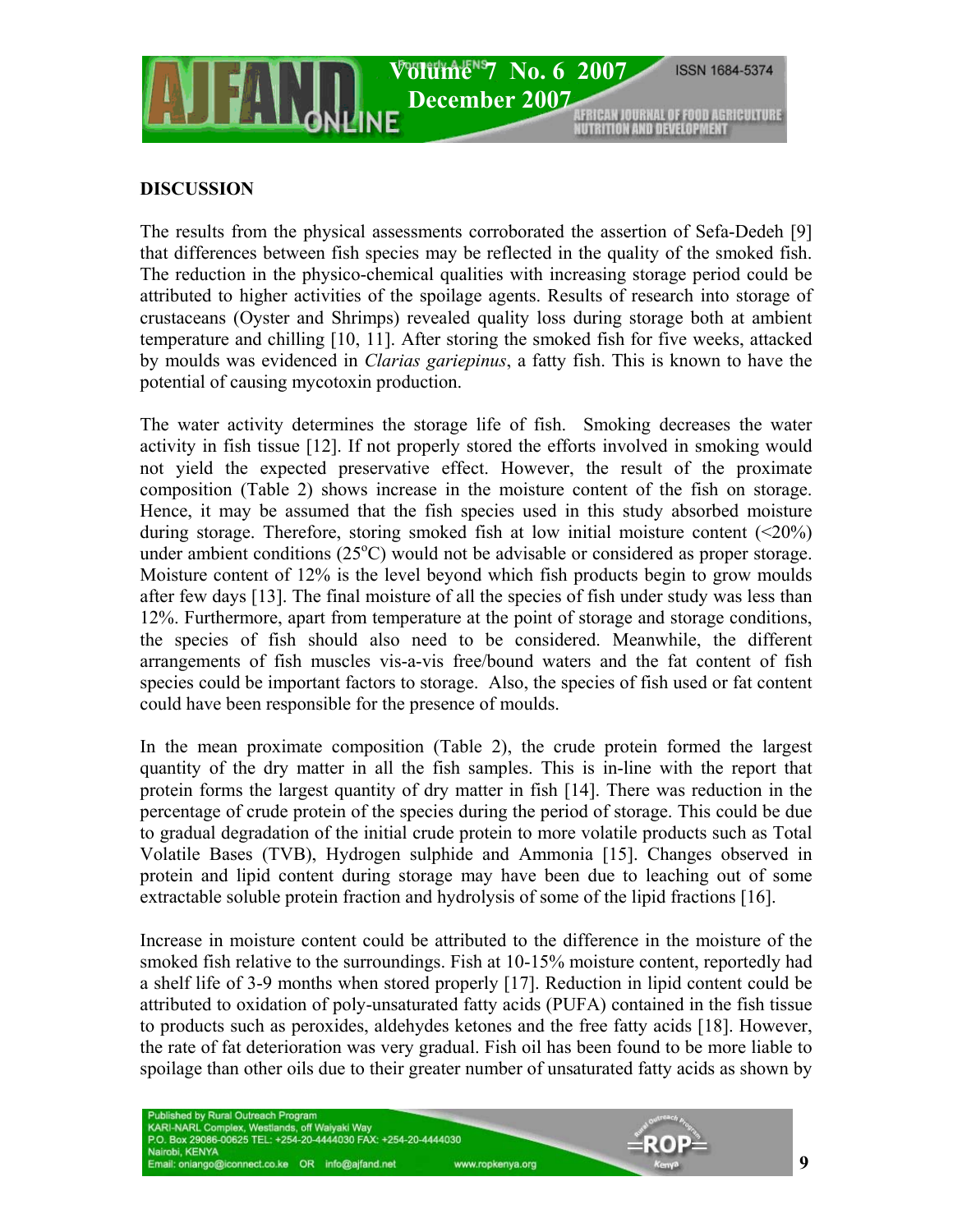

the lower specification number and higher iodine value [5]. The greater the degree of unsaturation, the greater would be the tendency for fat oxidation (rancidity). There might be high risks of rancidity during prolonged storage conditions due to the fatty nature of fish [18]. In the freshly smoke–dried fish except *Heterotis niloticus*, the crude protein was lower than values recorded for these species even at higher moisture content of between 11.2-12.8% [19]. This difference could be due to the size of the fish and their nutritional status of the raw samples. The trend was reversed in fat content with *Heterotis niloticus* having lower value. Protein is inversely proportional to fat content in fish. *Oreochromis niloticus* and *Clarias gariepinus* had higher ash percentage while the three other species had lower values compared with the findings of Ikeme [20]. Smaller sized fish specie has higher ash content due to the higher bone to flesh ratio.

Furthermore, Eyo [5] stated that pH is an indicator of the extent of microbial spoilage in fish and that some proteolytic microbes produce acid after decomposition of carbohydrate, thereby increasing the acid level of the medium. The pH value is a reliable indicator of the degree of freshness or spoilage. Decrease in the pH level is due to the fact that carbohydrate of the fish was fermented to acids.

The Total Volatile Nitrogen increased during storage. The ratio of Volatile Basic Nitrogen to the Total Nitrogen has been recommended as a useful index of quality in fish [21]. Pearson [7] recommended that the limit of acceptability of fish is 20-30mg N per 100g while Kirk and Sawyer [22] suggested a value of 30-40mg N per 100g as the upper limit. Also the limit of acceptability of fish is reported to be 30mg N per 100g by Connell [23]. Beyond this level, white fish and prawns are regarded as unacceptable. However, result from this study shows that stored smoked fish species still have their final TVN within acceptable limits, since they all have values less than 30 mg N per 100g. Increase in final values of TVN in this study is similar to the result of Trinidad and Estrada [24] who reported an increase in the value of TVN produced in smoked Tilapia fish from 4.2 mg to 11.00 mg N per 100g in less than fifteen hours. In this study, the highest value of Total Volatile Nitrogen (21.03 mg N per 100g) was in *Heterotis niloticus* in the 8th week.

The Peroxide value which is a primary indicator of oxidation of fat (rancidity) increased weekly ranging from 21.3 to 27.7ml per Kg at the end of the 56-day storage period. The peroxide values corresponding to incipient spoilage are usually in the order of 20-40 milliequivalents of oxygen per Kg of sample (ml per Kg). However, Connell [23] reported that when peroxide value is above 10-20, fish develop rancid taste and smell. Thus, it can be concluded that the values from this research indicated the beginning of spoilage.

Free Fatty Acid (FFA), a tertiary product of rancidity, increased during storage. The FFA is a measure of hydrolytic rancidity-the extent of lipid hydrolysis by lipase action. In most fish oils, rancidity is noticeable when the FFA (calculated as oleic acid) is in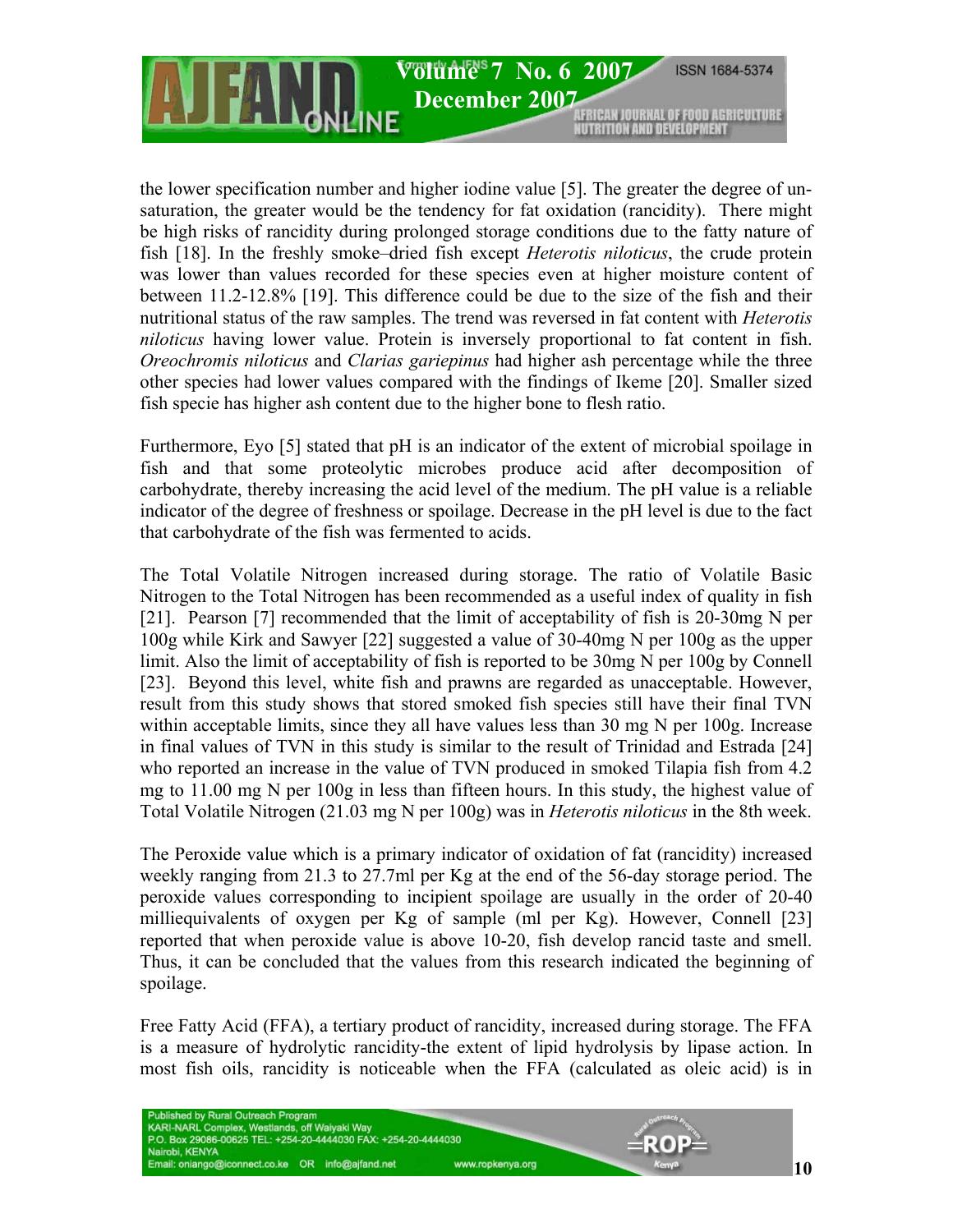

between 0.5-1.5% [5]. It was noted that the PV and FFA results followed the same trend in this study. They were both produced as a result of fat oxidation (rancidity). During storage, reduction in protein was corroborated with increase in TVN while low pH confirms increased putrefaction (spoilage). Reduction in fat content could have been due to oxidation and fat break down to other components [18]. This was confirmed by higher peroxide value (Fig. 3) and free fatty acid (Fig 4) of the stored products.

# **CONCLUSION**

Although chemical quality indices of smoked-dried fish could predict their biological utilisation by consumers [24], physical assessment is the method that is easily available to an intending fish buyer. While physical or subjective methods of analysis may suffer from the limitation of being subject to bias by the assessor and hence may not be reproducible, the chemical methods are reliable measures of freshness or state of deterioration of product. This is so as the concentrations of chemicals are dependent on storage time and temperature. Therefore, based on both physical and chemical methods of assessment it was observed that the five smoked fish species underwent loss in quality. The optimum storage period of the smoked fish under natural condition at 10% moisture content is 4-5weeks. This shows that when stored at ambient temperatures, these smoked fish should be consumed within four weeks (One month). Under the ambient conditions, the cost of storage was low since there was neither special temperature regulator nor additive. Hence, in spite of being physically firm, caution should be exercised in consuming fish stored on open shelf for very long weeks. Such fish could contain microbial cells; re-heating may be necessary to destroy or inactivate such cells. A longer storage period could be attained under improved storage conditions, though more expensive.

# **RECOMMENDATIONS**

Based on the results of this study, the following recommendations are made:

- Intermittent sundrying or mild smoking can be carried out on smoked fish to extend its shelf life.
- Preservatives such as pirimiphos methyl (actelic) can be applied to preserve smoked fish.
- The salt concentration could be raised to a level above 30% as this inhibits growth of insect larvae.
- In areas where electricity supply is constant, smoked fish can be oven-dried, refrigerated or freezed, inhibiting some spoilage bacteria.
- Moisture content less than 10% should be maintained in stored smoked fish to reduce the growth of bacteria and moulds.

www.ropkenya.org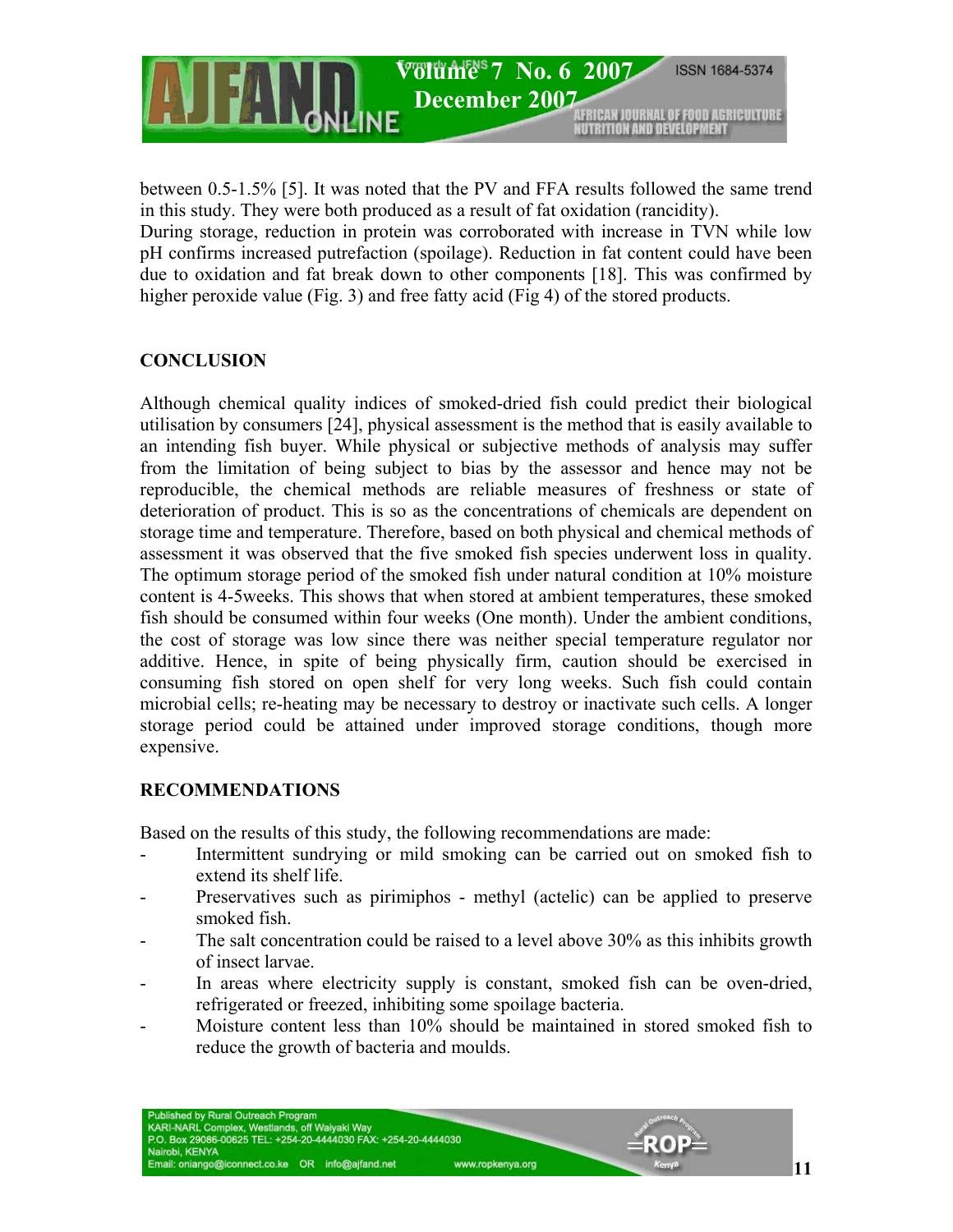

### **Table 1: Physical (Organoleptic) Characteristics of the smoked fish species during storage.**

| Quality         |                     | <b>Length of Storage (Weeks)</b> |                 |                 |                 |                 |                 |                 |                 |                 |                               |
|-----------------|---------------------|----------------------------------|-----------------|-----------------|-----------------|-----------------|-----------------|-----------------|-----------------|-----------------|-------------------------------|
| Parameters      | <b>Fish Species</b> | $\bf{0}$                         |                 | $\overline{2}$  | 3               | 4               | 5               | 6               | 7               | 8               | <b>Means</b>                  |
| <b>Taste</b>    | H.niloticus         | $4.60 \pm 0.55$                  | $4.40 \pm 0.55$ | $4.20 \pm 0.45$ | $3.80 \pm 0.55$ | $3.60 \pm 0.55$ | $3.40 \pm 0.55$ | $2.80 \pm 0.45$ | $2.60 \pm 0.45$ | $2.40 \pm 0.71$ | $3.53 \pm 0.89$ <sup>a</sup>  |
|                 | . coubie            | $4.40 \pm 0.55$                  | $4.20 \pm 0.45$ | $4.00 \pm 0.71$ | $3.60 \pm 0.45$ | $3.40 \pm 0.55$ | $2.80 \pm 0.55$ | $2.60 \pm 0.55$ | $2.00 \pm 0.55$ | $1.40 \pm 0.71$ | $3.16{\pm}1.09^c$             |
|                 | P.obscura           | $4.60 \pm 0.55$                  | $4.20 \pm 0.45$ | $4.00 \pm 0.71$ | $3.80 \pm 0.45$ | $3.40 \pm 0.55$ | $2.80 \pm 0.55$ | $2.60 \pm 0.45$ | $2.40 \pm 0.71$ | $1.80 + 0.71$   | $3.29 \pm 1.01$ <sup>pc</sup> |
|                 | O. niloticus        | $4.80 \pm 0.45$                  | $4.60 \pm 0.55$ | $4.00 \pm 0.45$ | $3.80 \pm 0.45$ | $3.60 \pm 0.55$ | $3.20 \pm 0.45$ | $3.00 \pm 0.55$ | $2.80 \pm 0.84$ | $2.60 \pm 0.55$ | $3.60 \pm 0.84$ <sup>a</sup>  |
|                 | C.gariepinus        | $5.00 \pm 0.45$                  | 4.80±0.55       | $4.20 \pm 0.45$ | $3.80 \pm 0.71$ | $3.60 \pm 0.45$ | $3.40 \pm 0.55$ | $2.80 \pm 0.55$ | $2.20 \pm 0.55$ | $1.60 \pm 0.84$ | $3.49 \pm 1.16^{ab}$          |
| <b>Odour</b>    | H.niloticus         | $4.60 \pm 0.55$                  | 4.40±0.55       | $4.40 \pm 0.55$ | $4.00 \pm 0.55$ | $3.60 \pm 0.71$ | $3.60 \pm 0.55$ | $3.00 \pm 0.55$ | $2.60 \pm 0.55$ | $2.40 \pm 0.55$ | $3.62 \pm 0.94^a$             |
|                 | L. coubie           | $4.80 \pm 0.45$                  | 4.40±0.55       | $4.00 \pm 0.71$ | $3.60 \pm 0.55$ | $3.40 \pm 0.55$ | $3.20 \pm 0.45$ | $2.80 \pm 0.55$ | $2.40 \pm 0.55$ | $1.80 \pm 0.84$ | $3.38 \pm 1.05^a$             |
|                 | P.obscura           | $5.00 \pm 0.45$                  | $4.40 \pm 0.55$ | $4.00 \pm 0.71$ | $3.80 \pm 0.71$ | $3.60 \pm 0.45$ | $3.40 \pm 0.55$ | $2.80 \pm 0.45$ | $2.60 \pm 0.55$ | $2.00+0.71$     | $3.51 \pm 1.01^a$             |
|                 | O. niloticus        | $4.60 \pm 0.55$                  | 4.40±0.55       | $4.00 \pm 0.71$ | $3.80 \pm 0.45$ | $3.60 \pm 0.55$ | $3.40 \pm 0.45$ | $2.80 \pm 0.55$ | $2.40 \pm 0.55$ | $2.20 \pm 0.45$ | $3.47 \pm 0.94$ <sup>a</sup>  |
|                 | C.gariepinus        | $4.80 \pm 0.55$                  | 4.40±0.55       | $3.80 \pm 0.45$ | $3.60 \pm 0.55$ | $3.40 \pm 0.55$ | $3.20 \pm 0.55$ | $2.80 \pm 0.55$ | $2.20 \pm 0.45$ | $2.00 \pm 0.84$ | $3.36 \pm 1.00^a$             |
| Colour          | H.niloticus         | $4.60 \pm 0.55$                  | 4.40±0.55       | $4.20 \pm 0.55$ | $3.60 \pm 0.84$ | $3.40 \pm 0.84$ | $3.20 \pm 0.71$ | $3.00 \pm 0.71$ | $2.60 \pm 0.55$ | $2.40 \pm 0.55$ | $3.49 \pm 0.89$ <sup>bc</sup> |
|                 | . coubie            | $4.40 \pm 0.55$                  | $4.00 \pm 0.89$ | $3.80 \pm 0.55$ | $3.40 \pm 0.71$ | $3.20 \pm 0.55$ | $3.00 \pm 0.71$ | $2.80 \pm 0.84$ | $2.00 \pm 1.30$ | $1.80 \pm 0.84$ | $3.13 \pm 1.01$ <sup>a</sup>  |
|                 | P.obscura           | 4.20±0.84                        | $4.00 \pm 0.55$ | $3.80 \pm 0.55$ | $3.60 \pm 0.55$ | $3.40 \pm 0.71$ | $3.00 \pm 0.71$ | $2.80 \pm 0.84$ | $2.60 \pm 0.71$ | $2.20 \pm 1.14$ | $3.29 \pm 0.89$ <sup>cd</sup> |
|                 | O. niloticus        | $4.60 \pm 0.55$                  | $4.40 \pm 0.55$ | $4.00 \pm 0.55$ | $4.00 \pm 0.71$ | $3.80 \pm 0.55$ | $3.60 + 0.71$   | $3.40 \pm 0.84$ | $3.00 \pm 0.84$ | $3.00 \pm 0.55$ | $3.76 \pm 0.74$ <sup>a</sup>  |
|                 | C.gariepinus        | $4.80 \pm 0.45$                  | 4.60±0.55       | $4.40 \pm 0.55$ | $3.80 \pm 0.55$ | $3.60 \pm 0.55$ | $3.40 \pm 0.55$ | $3.00 \pm 0.84$ | $2.80 \pm 0.71$ | $2.00 \pm 0.84$ | $3.60 \pm 1.01^{ab}$          |
| <b>Texture</b>  | H.niloticus         | $4.80 \pm 0.45$                  | $4.60 + 0.55$   | $3.80 \pm 0.45$ | $3.80 \pm 0.71$ | $3.60 \pm 0.55$ | $3.40 \pm 0.55$ | $3.20 \pm 0.55$ | $3.00 \pm 0.55$ | $2.60 \pm 0.45$ | $3.64 \pm 0.80^b$             |
|                 | L. coubie           | $4.40 \pm 0.45$                  | $4.00 \pm 0.55$ | $3.80 \pm 0.45$ | $3.40 \pm 0.55$ | $3.20 \pm 0.55$ | $3.00 \pm 0.55$ | $2.60 \pm 0.55$ | $2.40 \pm 0.55$ | $2.00 \pm 0.45$ | $3.24 \pm 0.91^c$             |
|                 | P.obscura           | $5.00 \pm 0.55$                  | $4.80 \pm 0.55$ | $4.60 \pm 0.45$ | $3.80 \pm 0.55$ | $3.60 \pm 0.55$ | $3.40 \pm 0.45$ | $3.40 \pm 0.89$ | $3.20 \pm 0.45$ | $3.00 \pm 0.55$ | $3.87 \pm 0.81$ <sup>a</sup>  |
|                 | O. niloticus        | $4.80 \pm 0.45$                  | $4.60 \pm 0.55$ | $3.80 \pm 0.55$ | $3.60 \pm 0.45$ | $3.40 \pm 0.55$ | $3.20 \pm 0.55$ | $3.00 \pm 0.55$ | $3.00 \pm 0.55$ | $2.80 \pm 0.45$ | $3.58 \pm 0.78$ <sup>b</sup>  |
|                 | C.gariepinus        | 4.60±0.45                        | 4.40±0.45       | $4.20 \pm 0.45$ | $4.00 \pm 0.55$ | $3.60 \pm 0.55$ | $3.20 \pm 0.55$ | $2.80 \pm 0.89$ | $2.60 \pm 0.55$ | $2.20 \pm 0.45$ | $3.51 \pm 0.92^b$             |
| <b>Fragment</b> | H.niloticus         | 4.60±0.55                        | 4.60±0.55       | 4.40±0.84       | 4.20±0.71       | $3.80 \pm 0.55$ | 3.40±0.71       | $2.80 \pm 0.55$ | $2.60 \pm 0.55$ | 2.40±0.55       | $3.64 \pm 0.96^a$             |
|                 | L. coubie           | $4.80 \pm 0.45$                  | 4.40±0.45       | $3.80 \pm 0.55$ | $3.60 \pm 0.55$ | $3.60 \pm 0.55$ | $3.40 \pm 0.55$ | $2.80 \pm 0.55$ | $2.60 \pm 0.71$ | $2.40 \pm 0.55$ | $3.49 \pm 0.89^{20}$          |
|                 | P.obscura           | $4.60 \pm 0.55$                  | 4.40±0.55       | $4.20 \pm 0.55$ | $3.60 \pm 0.55$ | $3.40 \pm 0.55$ | $3.20 \pm 0.55$ | $3.00 \pm 0.45$ | $2.60 \pm 0.84$ | 2.20±0.84       | $3.47 \pm 0.92^{ab}$          |
|                 | O. niloticus        | $4.80 \pm 0.45$                  | 4.60±0.55       | 4.40±0.55       | $3.60 \pm 0.55$ | $3.40 \pm 0.55$ | $3.00 \pm 0.45$ | $2.80 \pm 0.45$ | $2.60 \pm 0.55$ | $1.60 \pm 0.84$ | $3.40 \pm 1.10^{b}$           |
|                 | C.gariepinus        | 4.60±0.55                        | $4.60 \pm 0.55$ | $4.00 \pm 0.71$ | 3.80±0.84       | $3.40 \pm 0.55$ | $3.20 \pm 0.45$ | $3.00 \pm 0.55$ | $2.80 \pm 0.55$ | $2.60 \pm 0.45$ | $3.56 \pm 0.87^{ab}$          |

- •**Means of replicate values with standard deviation**
- •**Means with different superscripts differs significantly (P< 0.05).**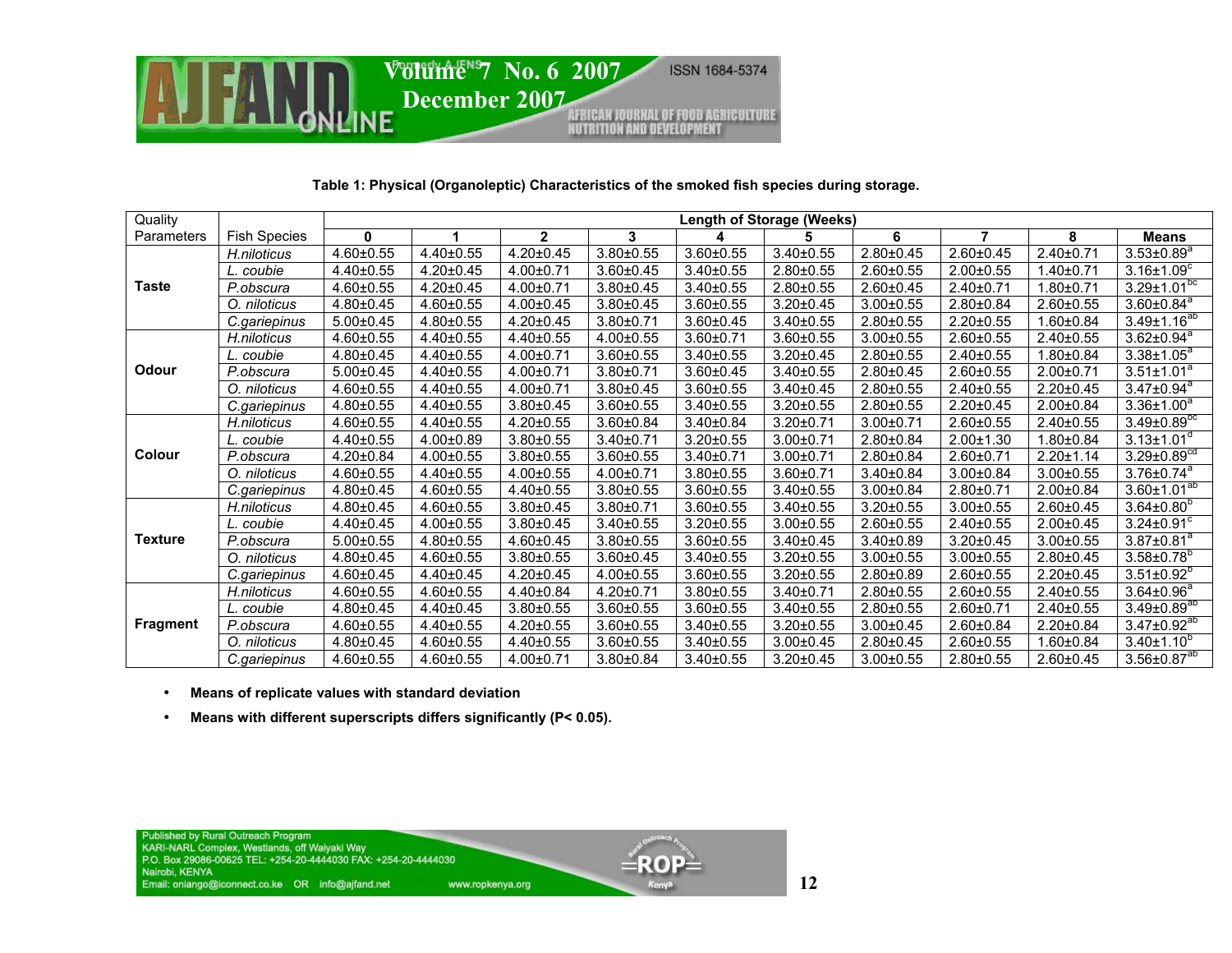

#### Table 2 : Mean Proximate composition (Initial and Final %) of stored smoked fish species

| <b>Fish</b><br><b>Species</b> | <b>Moisture Content</b>  |                        |                                 | <b>Crude Protein</b>     |                        |                                 | <b>Fat Content</b> |                 |                                 | <b>Ash Content</b>       |                        |                                 |
|-------------------------------|--------------------------|------------------------|---------------------------------|--------------------------|------------------------|---------------------------------|--------------------|-----------------|---------------------------------|--------------------------|------------------------|---------------------------------|
|                               | <b>Initial</b><br>(Wk 0) | <b>Final</b><br>(Wk 8) | Percentage<br><b>Difference</b> | <b>Initial</b><br>(Wk 0) | <b>Final</b><br>(Wk 8) | Percentage<br><b>Difference</b> | Initial<br>(Wk 0)  | Final<br>(Wk 8) | Percentage<br><b>Difference</b> | <b>Initial</b><br>(Wk 0) | <b>Final</b><br>(Wk 8) | Percentage<br><b>Difference</b> |
| <b>Heterotis</b><br>niloticus | 10.40                    | 10.59                  | 1.83%                           | 72.78                    | 69.01                  | 5.18%                           | 11.32              | 10.94           | 3.37%                           | 8.50                     | 8.72                   | 2.59%                           |
| Labeo<br>coubie               | 10.42                    | 10.58                  | 1.54%                           | 58.95                    | 56.87                  | 3.53%                           | 16.12              | 15.31           | 5.03%                           | 9.53                     | 9.74                   | 2.20%                           |
| Parachanna<br>Obscura         | 10.41                    | 10.58                  | 1.63%                           | 54.71                    | 53.02                  | 3.09%                           | 16.58              | 15.68           | 5.43%                           | 8.31                     | 8.49                   | 2.17%                           |
| Oreochromis<br>niloticus      | 10.41                    | 10.62                  | 2.02%                           | 69.24                    | 66.35                  | 4.17%                           | 14.22              | 13.60           | 4.36%                           | 9.14                     | 9.36                   | 2.41%                           |
| Clarias<br>gariepinus         | 10.39                    | 10.56                  | 1.64%                           | 56.82                    | 54.74                  | 3.66%                           | 20.24              | 18.96           | 6.32%                           | 8.54                     | 8.75                   | 2.46%                           |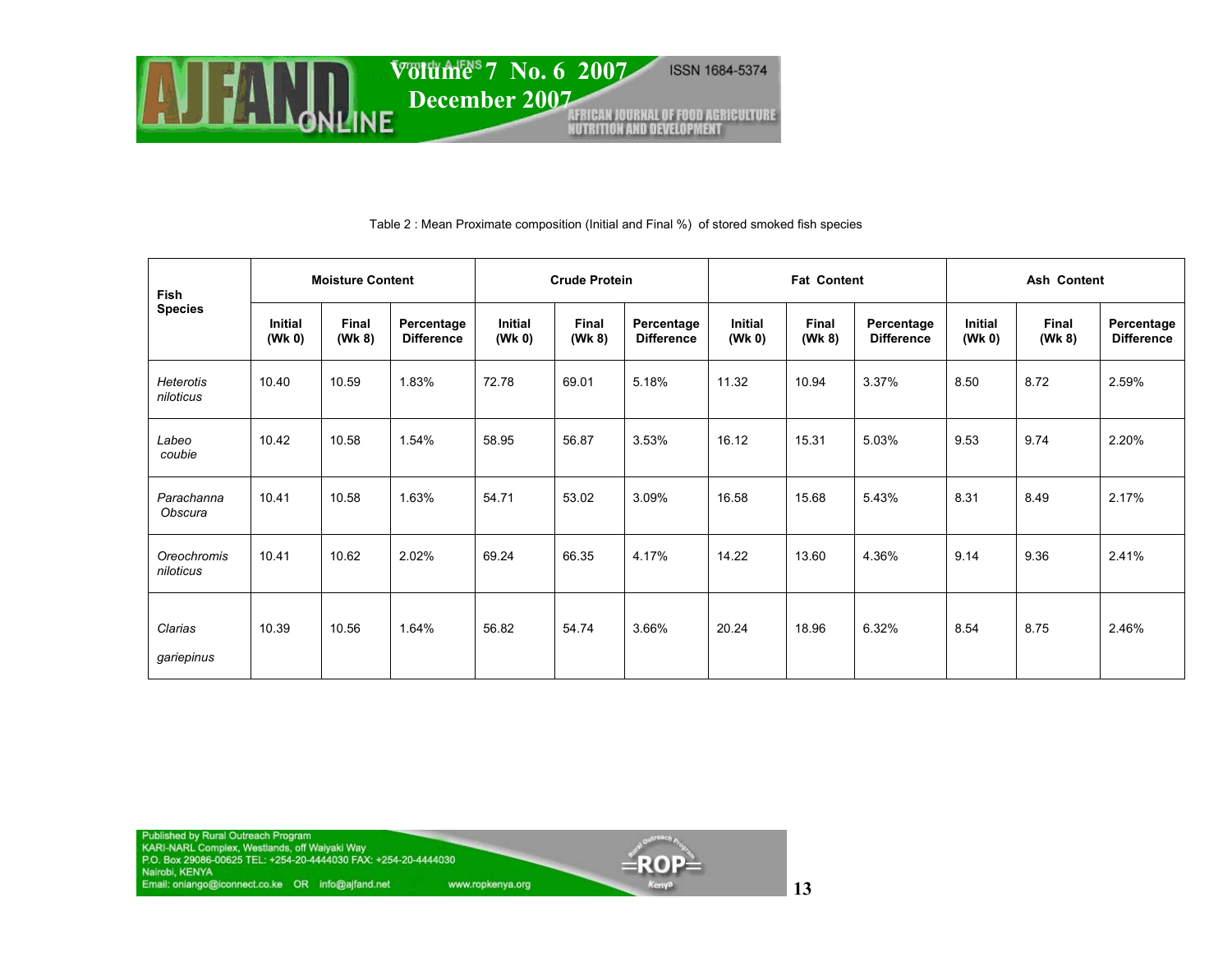

## **REFERENCES**

- 1. **Bostock TW, Walker DJ and CD Wood** Reduction of Losses in Cured Fish in the Tropics-Guide for Extension workers. Tropical Development and Research Institute,London. G204. 1987: 105pp.
- 2. **Olatunde AA** Approaches to the Study of Fisheries Biology in Nigerian Inland Waters. **In**: Ayeni M and Olatunde E (eds). Proc.Nat.Conf. of Two Decades of Research on Lake Kainji. 1989:1538-1541.
- 3 **Oladosun OH, Akande GR and JG Tobor** Technology Needs Assessment in the Conceptualisation and Design of Magbon-Alade Fish Smoke-drying Equipment in NIOMR. FAO Expert Consultation of Fish Technology in Africa; Kisumu, Kenya, 1996.
- 4 **Clucas IJ** Fish handling, processing and preservation in the Tropics. Report of the Tropical Products Institute, London. G144. Part 2. 1982:145pp
- 5 **Eyo AA** Traditional and improved fish handling, preservation and processing Techniques. Paper presented at National workshop on fish processing storage, marketing and utilization, 1993.
- 6 **AOAC.** Official Methods of Analysis of the Association of Official Analytical Chemists, 15th Edition, Virginia, 1990.
- 7 **Pearson D** The Chemical Analysis of Foods. Churchill Livingstone, Edinburgh, London and New York, 1982.
- 8 **SPSS 10.0** Statistical Package for Social Sciences for Windows. Release 10.0. http: //www. Spss.com., 1999.
- 9 **Sefa-Dedeh S** Traditional Fish Processes: Technology, Quality Evaluation. Workshop on Seeking Improvement in Fish Technology in West Africa. IDAF Technical Report No. 66. 1995.
- 10 **Llobreda AT, Bukalacao ML and N Sunaz** Effects of Storage on the Microbial Quality of Slipper Oyster. Cassostera iredalei. **In**: J. L Maclean, L. B. D Izon and L.V Hosilus (Eds). The First Asian Fisheries Forum, Manilla, Philippines. 1986: 437-442.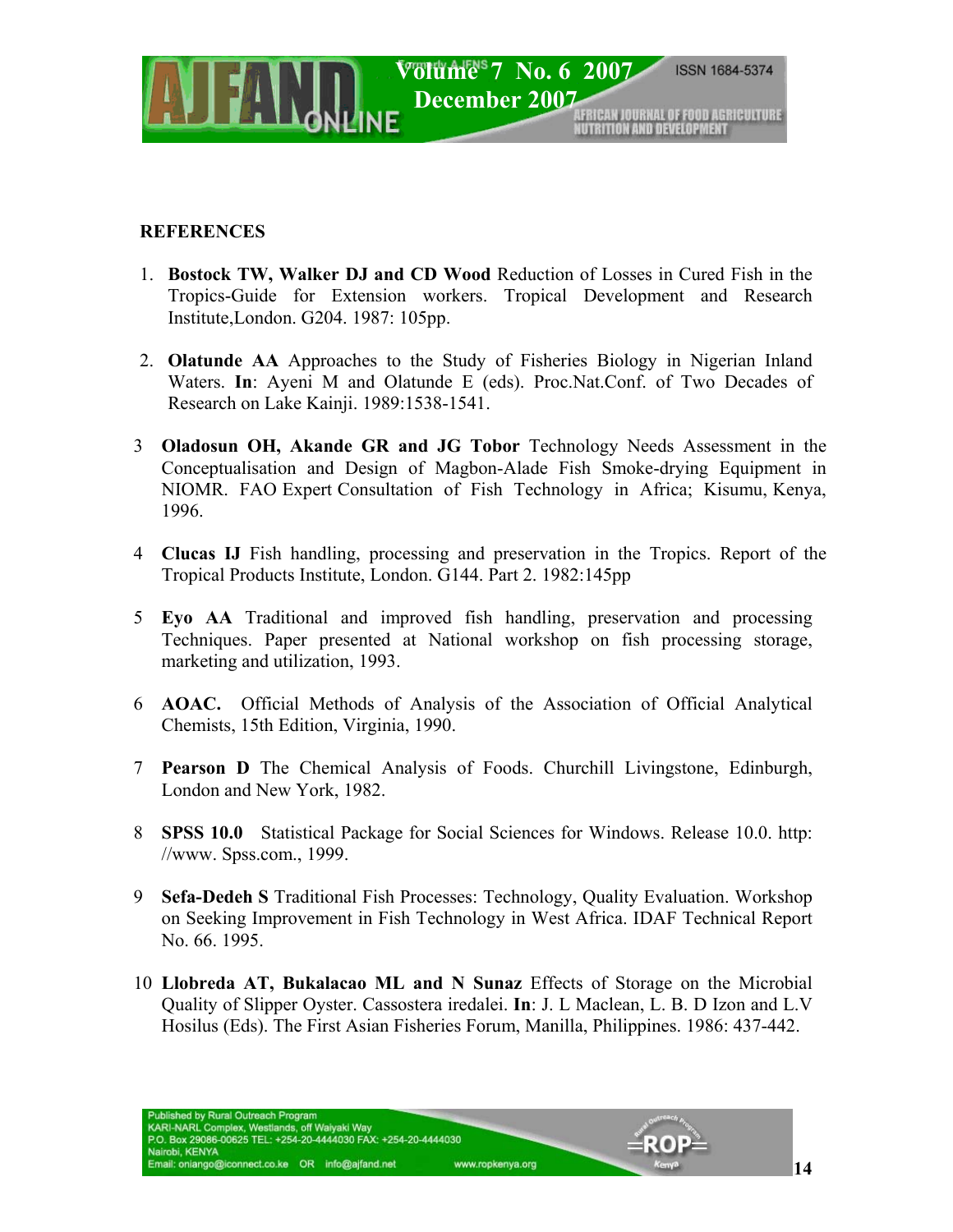

- 11 **Reilly AE and D Dela-cruz** Post-harvest Spoilage of Shrimp (*Penaeus monodon*). **In**: Maclean JL, Dixon LB and Hossillus LV (Eds). The First Asian Fisheries Forum. Manilla, Philippines. 1986: 455-458.
- 12 **Sveinsdottir K** The process of fish smoking and quality evaluation. M.Sc Dissertation, University of Denmark, 1998.
- 13 **FAO/APHCA.** The use of palm-kernel cake as Animal feed. FAO/ APHCA Publication No. 8., 1989.
- 14 **Pannevis MC** Nutrition of Ornamental Fish. **In**: I Burger (Ed). The Watham Book of Companion Animal Nutrition. Pergamon Press Ltd, Oxford, England, 1993:85-96.
- 15 **Eyo AA** Fish Processing Technology in the Tropics. University of Ilorin Press, Nigeria, 2001.
- 16 **Emokpae AO** Organoleptic assessment of the quality of fresh fish. Occasional Paper No. 27, NIOMR, Lagos, Nigeria, 1979.
- 17 **Jallow AM** Contribution of Improved Chorkor Oven to Artisanal fish smoking in the Gambia. Workshop on seeking improvement in Fish Technology in West Africa. IDAF Technical Report. No. 66, 1995.
- 18 **Horner WFA** Preservation of Fish by curing: Fish Processing Technology. Chapman and Hall, London, 1992.
- 19 **Bernaseek GM** Planning for the future of the fisheries post-harvest sector in Africa. Proceedings of the FAO Expert Consultation on fish technology in Africa. FAO Fisheries Report. No. 467, 1991:187 - 193.
- 20 **Ikeme AI** Characterisationn of traditional smoked-dried fish in Nigeria. Cooperative Research Programme on Fish Technology in Africa. **In**: Teutscher F (ed). Proceedings of the symposium on post-harvest fish technology -Committee for Inland Fisheries of Africa (CIFA), Cairo, Egypt, 1990.
- 21 **Huss HM** Fresh fish quality and quality changes. FAO/DANIDA Training Programme on Fish Technology and Quality Control. FAO Fisheries Series No. 29, 1988.
- 22 **Kirk RS and R Sawyer** Nitrogen Determination. Pearson's Composition and Analysis of Foods. Longman Scientific Publisher, London. 1991:29-36.